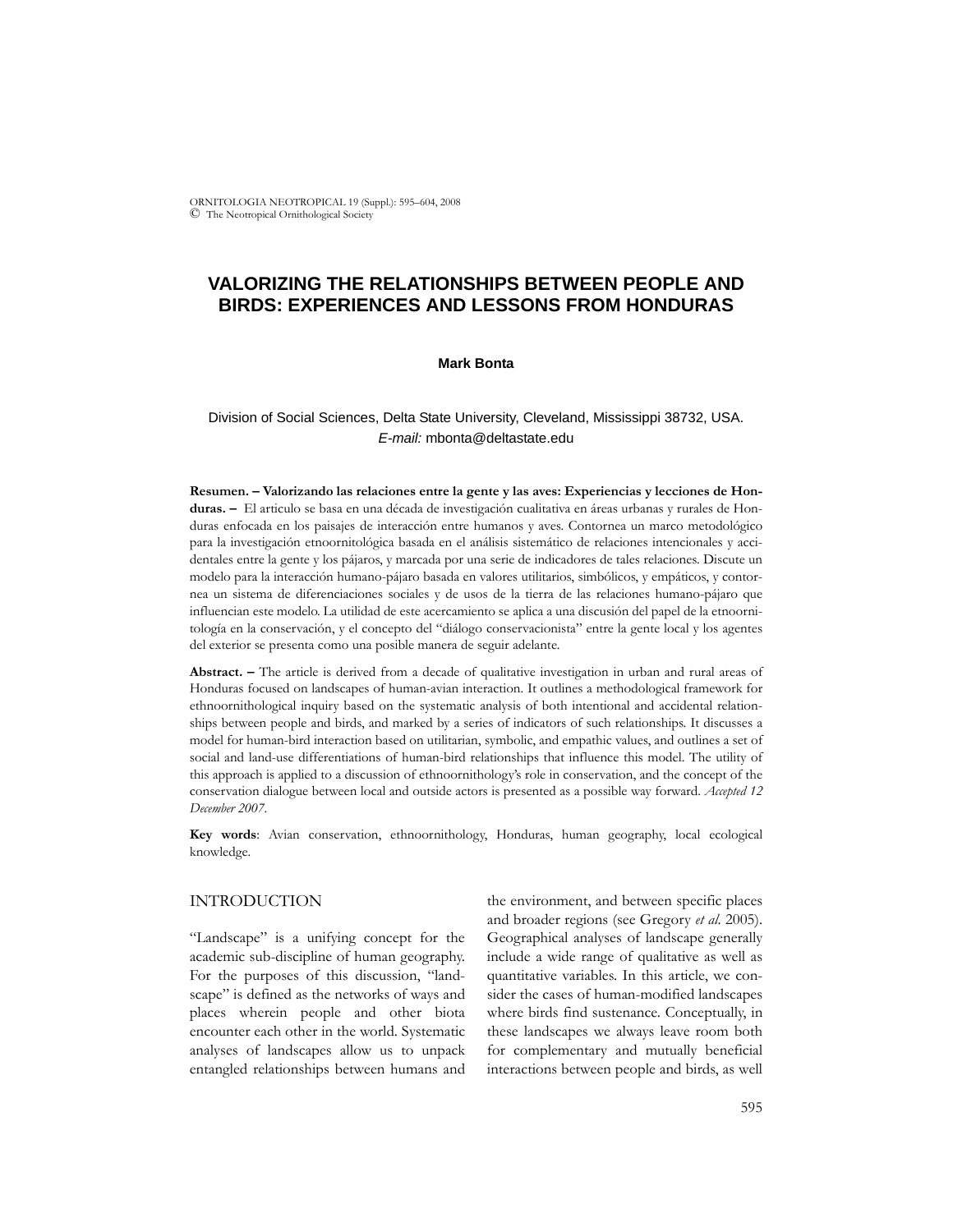#### BONTA

as for the inevitable antagonistic behaviors that can occur where competing populations find themselves in cohabitation.

What can be learned from human-avian relationships in the landscape, and how can this knowledge be applied? In countries such as the USA, conservation strategies are often inclusive of people and their landscapes, typically on non-wilderness public lands as well as on private lands, whereas in the countries of Latin America, we often encounter a false dichotomy between what is "virgin" or "pristine" and what is "trashed," or, to put it more politely, noticeably affected by human activity. Putting aside a lengthy discussion on the range of ideas about what is "wild," it is sufficient to show that, regardless of the reasons, most of Latin America is comprised of humanized landscapes (Denevan 1992), and all of these contain avifauna, some in high densities. Because people and birds have been encountering each other in such landscapes for millennia, it is paramount in the modern age of people-friendly conservation that such relationships be documented and analyzed, to be used as bases for better conservation models.

#### METHODS

We (scientists and conservationists) suffer from a paucity of knowledge about existing human-bird relationships that would fall under the rubric of "ethnoornithology." Though ethnoornithological research appears to be increasing, we have as yet few sources to draw from in the recent published literature (e.g., Armstrong 1958, Phillips 1963, Hage & Miller 1976, Hunn 1977, Majnep & Bulmer 1977, Rowland 1978, Nelson 1983, Galaty 1998, Bonta 2003, Beserra de Farias 2007). As Gilchrist & Mallory (2007) discovered, only 0.1% of 1929 articles on birds between 2001 and 2005 in 10 leading journals included local ecological knowledge, so it is fair to say that

ethnoornithology is still far from the mainstream, though perhaps less so in the social sciences.

How do we do ethnoornithology in the first place? There is no orthodoxy, and so those who have contributed to this heterodox sub-field apply a grab-bag of field methods and conceptual frameworks to gather solid data, and make sense of what they find (e.g., Hunn 1977, Majnep & Bulmer 1977, Bonta 2003, Beserra de Farias 2007). Ethnoornithology, like ethnobotany, necessitates a familiarity with and respect for social science, on the part of natural scientists, and for biology, on the part of social scientists.

The author first became familiar with Honduran avifauna and human culture from 1991 to 1993, when he resided in Juticalpa, a city in the eastern Honduran province of Olancho, working in buffer zone and protected areas management, and compiling an inventory of the avifauna of the Sierra de Agalta National Park and surrounding areas. His M.Sc. thesis research focused on the relationships between people and birds in this region, and was later expanded into a book (Bonta 1997, 2003). This was followed by doctoral research on land use conflicts and local ecological knowledge in the same region (Bonta 2001).

The primary research methods employed were the ethnographic interview, generally an open-ended, unstructured or semistructured discussion about the informant's knowledge of and experience with birds, and participant observation, wherein the author participated in daily activities with local people, e.g., farming, hunting, recreation, visiting, observing and noting interactions with avifauna as they occurred. In addition, the author was led on "bird walks" by local people, and shown special places (e.g., dooryard gardens, orchards, cattle ponds, and coffee farms) noted for their concentrations of avifauna (see Bonta 2002).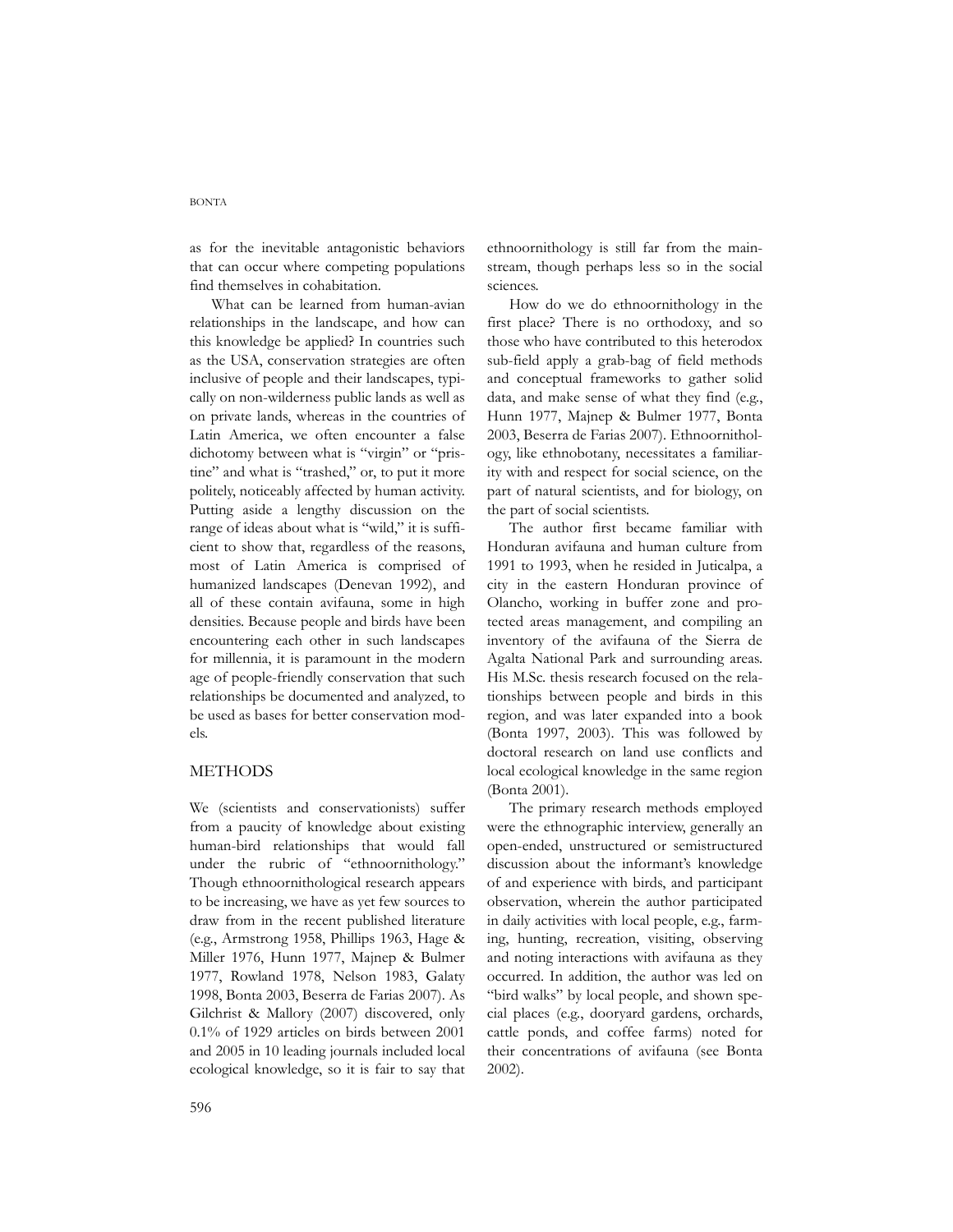The project attempted to document in detail as fine-grained as possible the sphere of human-bird interaction; therefore, no comment was disregarded, and nothing "anecdotal" considered to be unworthy of consideration. This attunement to unique data was an attempt to mirror and respect the highly individualistic and creative nature of human society in Olancho, which values the capacity and duty of each person to think and act independently of cultural strictures.

As opportunity allowed, the author was able to gather data on local people's relationships with about 450 species of birds across the complete spectrum of ecosystems present in central Olancho: thorn forest, savanna, tropical dry forest, pine-oak forest, lowland rain forest (300–700m a.s.l.), midlevel rain forest (c. 700–1500 m a.s.l.), and cloud forest (1500–2354 m a.s.l.). Additionally, substantial time was spent in urban habitats in Juticalpa.

As a long-term, non-model-driven, qualitative study, the possibility of bias was everpresent. One of the main contaminants of traditional knowledge was the recent knowledge derived from environmental education workshops, Christmas bird counts, and other training imparted by outside experts. This was often identifiable by the informants' usage of outside names (scientific, English, or nonlocal translations into Spanish) rather than local ones. For example, the local name for the Scarlet Macaw is "guara," but the accepted outside Spanish term is "guacamaya roja." In any case, at the time the research was undertaken, the researcher himself was cognizant of, and usually involved in nascent environmental education projects in the study area, and there had been very little previous outside influence in this sphere. The "contamination" of data on traditional knowledge and practices was slight, and was actually an indication of the progress of the "conservation dialogues" discussed below – the process of integration of local ecological knowledge and outsider

approaches on the way to effective conservation.

Overall, the researcher's approach to verification of data involved listening and never judging, then following up on reports and, if there was doubt about the veracity of one person's story, "fact checking" it with a wider group of people.

What constitutes "knowledge," and that subset referred to as "local ecological knowledge" was one of the stickiest conceptual issues, with significant ramifications for research methodology. This has been discussed in detail in the literature (Freeman 1992, Berkes *et al*. 2000, Huntington 2000, Mauro & Hardison 2000), but it is worthwhile to outline the present author's social scientific approach. It was understood as structured by long-term memory, but it was crucial to differentiate the memories possessed by individual people from the collective memories that inform culture. Furthermore, "culture" can indicate the shared networks of memories that inform the practices of a family, and/or a community, and/or a municipality, on to the scale of the region, the nation, and the globe. It follows, then, that the traditions of a certain family may be at variance with that of the local community, or again be in accordance with these; the Honduran culture of humanbird interaction may have features in common with those of other countries' cultures, but be unique in some ways as well. While certain family traditions mirror those at other scales, it would be an error to automatically extrapolate from these and assume that a family's traditions comprise simply a subset of wider cultural knowledge systems, or to assume that a given individual or family necessarily holds the same ideas about birds that are commonly found in wider contexts. Concretely speaking, the author found that in the study area, it was culturally acceptable for boys to kill small birds with slingshots, and the practice was, as a result widespread. However, outsiders often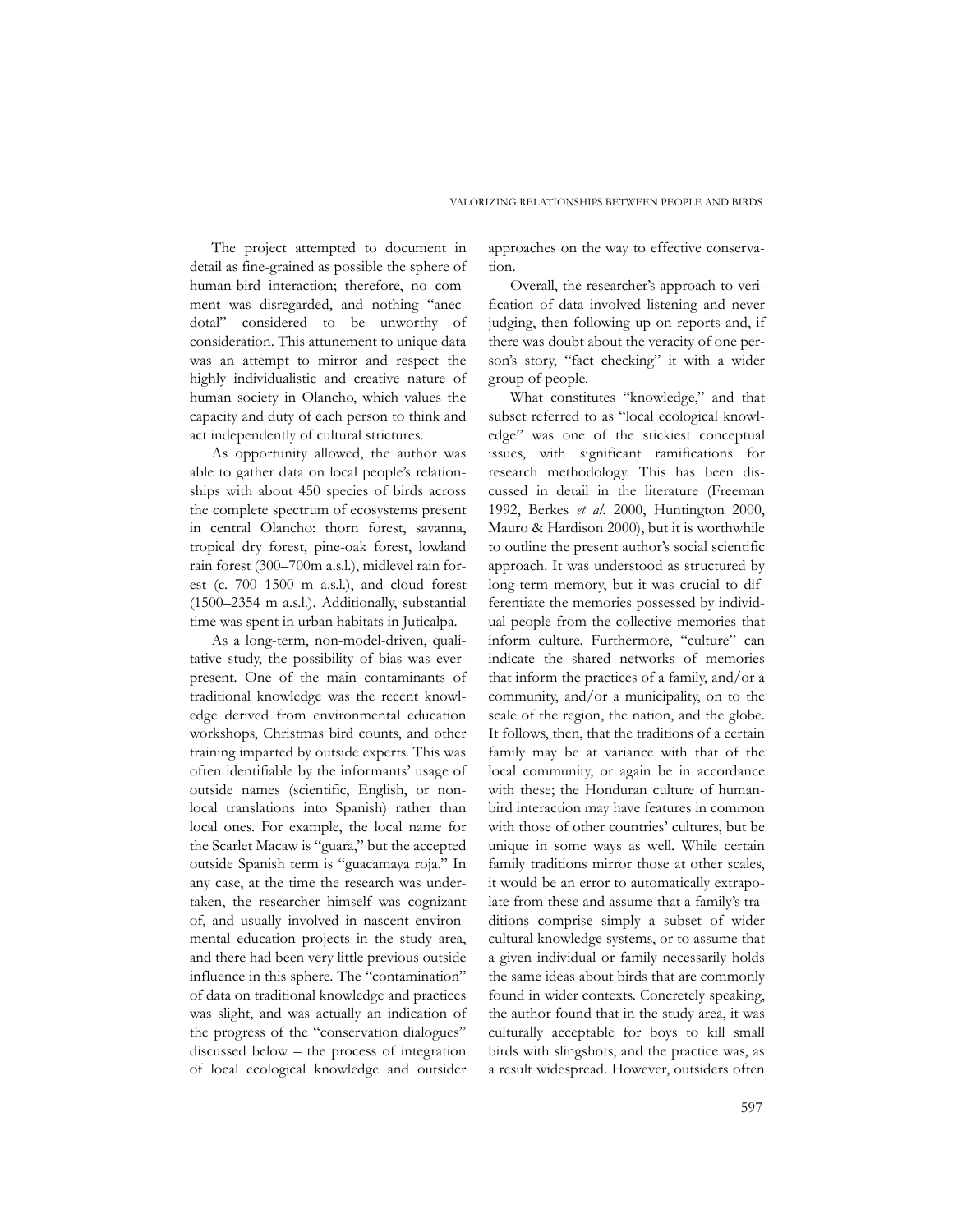erred in assuming that all boys engaged in this practice, and that all families tolerated, or even encouraged it. Indeed, very few *a priori* assumptions about cultural values regarding birds in the author's highly heterogeneous study area could be borne out with predictability in the field.

Finally, of course, knowledge, knowledge systems, and culture are dynamic, not static. Though there are indeed knowledge systems that contain clearly archaic elements or are heavily dependent on "traditional" memories, the dominant situation encountered by this author was heterogeneity and fragmentation of local ecological knowledge along a continuum from traditional to modern, often with differentiation within the same households, villages, and so forth.

# RESULTS

With the benefit of hindsight, the results below are an extraction of certain generalizations from the author's published work and unpublished notes, as a contribution to a framework for ethnoornithological inquiry that might be employed by researchers elsewhere.

The people-bird relationships in question, after being documented, can be unpacked in a systematic fashion. First, it is important to tease apart the intentional from the "accidental" relationships; both involve encounters, but the former suggest that local people have some sort of "stake" in "their" avifauna. Intentional relationships can be characterized under a set of headings along a continuum from least to greatest amount of involvement. In general, people's *awareness of* birds is the first step along this continuum, and is followed by *knowledge of* birds, then *interaction with*, *interest in*, *concern for*, *obsession with*, and *reliance upon* them.

Obviously, any one person or group of people's relationships with one individual

bird, group of birds, or type of bird will be at a different place along the continuum than that of another at a give moment in time. For example, a person may be *aware of* woodcreepers but know nothing about them, or have at most minimal *knowledge*, possessing not even a name for them. However, these nameless birds may begin to carve a niche in the person's mind as they intrude into their activities, e.g., as noted for their actions or calls in a coffee plantation, and remembered. As *interaction* with them increases, *interest* in them may also increase, perhaps for their potential uses, or perhaps as characters in a story the person is telling herself. As the bird and the person become "entangled," the person may begin to become *concerned* about or for the bird, perhaps seeking to protect it, or exterminate it. With certain birds, and among certain people, feelings about birds that one is knowledgeable of can lead to an *obsession* with them; this author has termed it "ornithophilia" at one extreme, and "ornithophobia" at the other. Ornithophilia was most often encountered among elderly women who had gardens with plantings for birds (particularly in urban contexts), ranchers with cattle ponds favored by waterfowl, and hunters. Ornithophobia (toward pest birds) was more or less latent among many grain planting agriculturists, and was also found widely in Olancho as a feeling about a tiny subset of species that include several owls and vultures.

A wide range of indicators of the strengths of these relationships were found during the course of many years of investigation. The most notable include local names, stories, structures to attract (e.g., bird feeders and houses) or repel (e.g., scarecrows), hunting practices, and selectivity in planting, often in the types of flowers and fruits one would choose to have in one's yard. Each of these types of practices indicated a certain distance along the continuum of relationships: for example, the difference between having a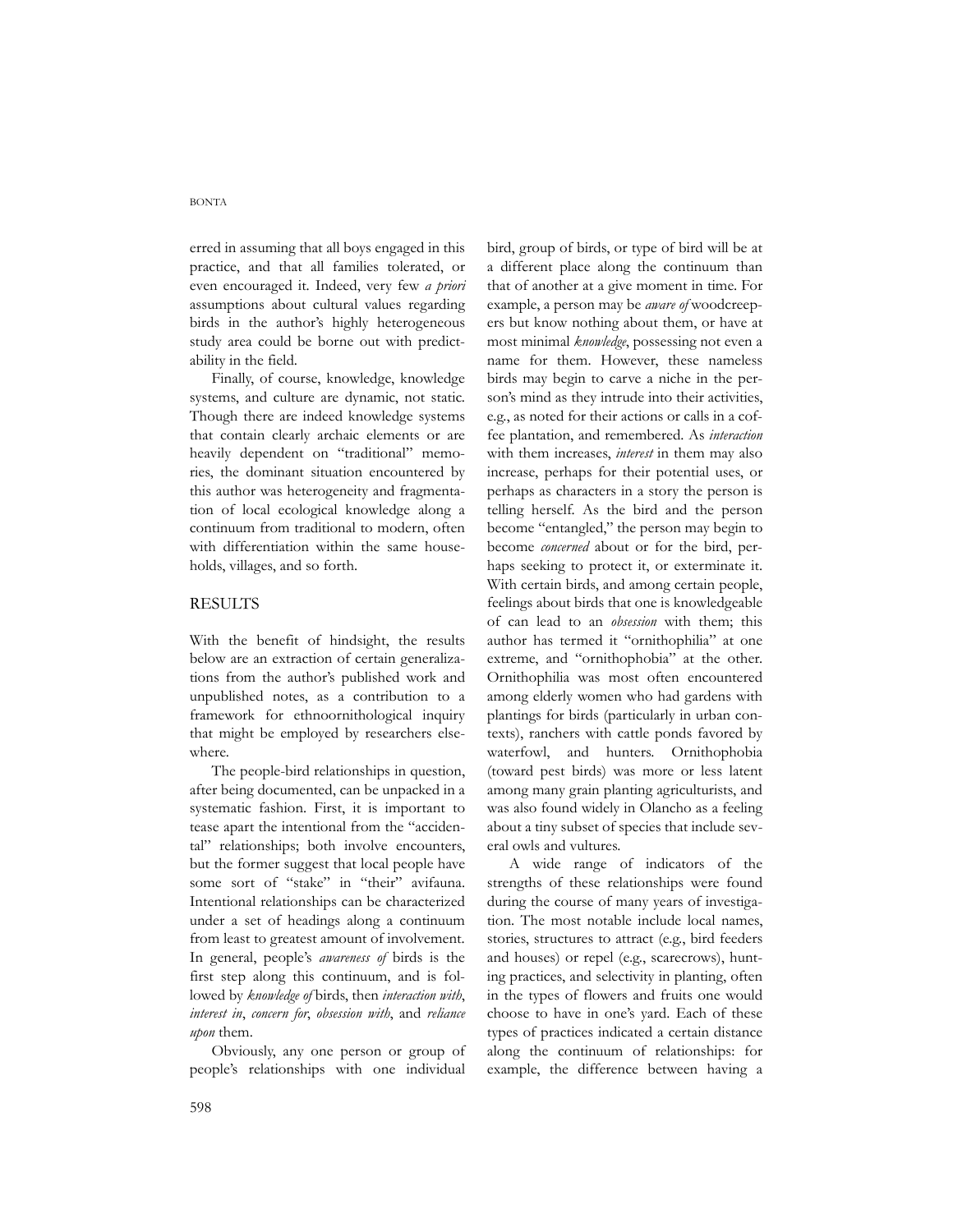name and not having a name signified, at the societal level, at least some knowledge (over two hundred species were unknown to local people; these were primarily rain forest species), while the presence of structures and gardens designed with birds in mind reached all the way to obsession, in most (but certainly not all) cases.

The second set of relationships between people and birds we can term "accidental," and they should be conceptualized in terms of a landscape of human-bird encounter, mediated primarily by the characteristics of the vegetation (for food sources, shelter, perches for displaying, etc.), but also by myriad other geographic factors, some as mundane as the occurrence of the person along the bird's accustomed foraging route (or vice versa). Here, there may be intentional relationships toward some aspect of the wider landscape, on the part of the avifauna and the person, but neither are purposefully focused on the other. Nevertheless, through the very structure of the landscape itself, certain patterns of encounters are fostered, ranging along a continuum from highly beneficial to most avifauna (e.g., a rain forest plot protected for hunting large mammals), or at least to certain avifauna (e.g., a traditional shaded coffee plantation), to highly prejudicial to most or all avifauna (e.g., pesticide-intensive plantation agriculture such as pineapple plantations).

Coffee has already been the focus of intensive research over the last decade in this respect (e.g., Moguel & Toledo 1999), but as should already be obvious, all landscapes and land uses foster encounters between people and birds to one degree or another. It is up to the ethnoornithologist to recognize these and to document them, at least as background to the apparently more significant (in terms of effective conservation) intentional relationships that may be closely related to and follow accidental encounters.

The author has previously written narratives detailing many specific intentional and accidental relationships between people and birds in Olancho (Bonta 2003). The purpose of what follows is to offer a basic conceptual model that can be derived from the framework presented above, and is likely to have relevance elsewhere than Honduras, at least in Latin America.

The author's research bore out what is suggested in other studies (e.g., Armstrong 1958, Rowland 1978), i.e., that people, both as individuals and as collectives, perceive, experience, and remember birds on the one hand as utilitarian resources, and on the other as symbols. There is, of course, much overlap between the two; indeed, for some, utility and significance are inseparable. However, it is useful, particularly in ethnically heterogeneous societies such as Honduras, to separate utilitarian characteristics from other significant factors. Bird-as-resource is a highly quantifiable mode of understanding humanbird relationships, but can be reductive and too narrow if other modes of relationship are excluded from analysis in the course of trying to design and implement effective conservation strategies. Clearly, though, it is crucial to identify the scope, scale, and trends of usage of certain species for hunting, pets, feathers, ecotourism, and so forth. It is also important to recognize that many who utilize birds do so with only minimum engagement with the intentional relationship continuum presented above; it is fair to say that monetary value may be the primary factor driving the relationship. But at the same time, the second mode of relationship – birds as symbols – can always be present, even where it is least expected, for example in an idiosyncratic and/or non-indigenous context. Conversely, symbolic values are not necessarily good or bad, as these may be put aside easily for utilitarian concerns, or indeed themselves be prejudicial to the bird, as in the case of most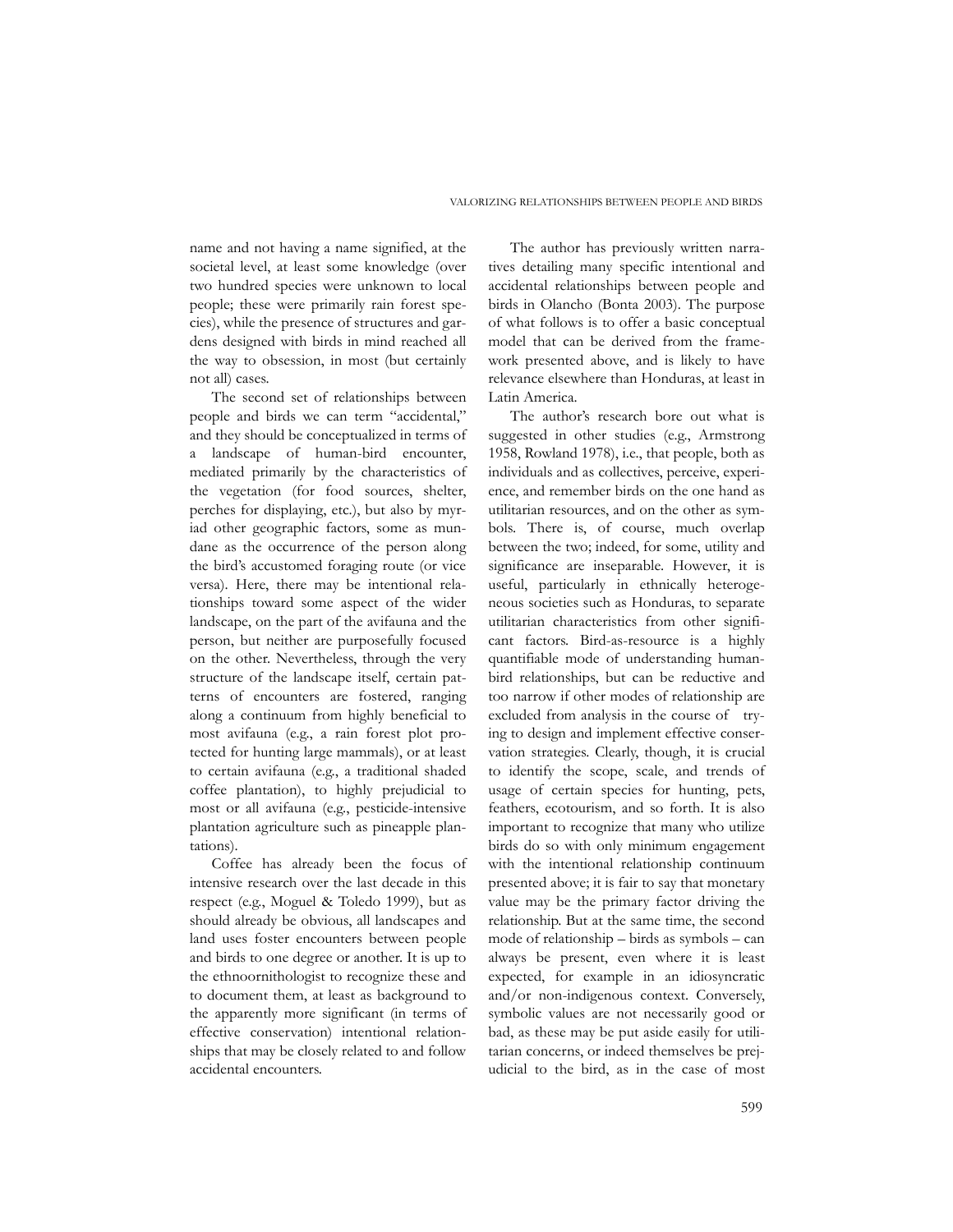#### **BONTA**

beliefs about the Barn Owl (*Tyto alba*) in Honduras.

Symbols – signs that intrude between the interpreting subject and the interpreted object and that stand for something other than themselves – make the bird out to be more than a flesh-and-blood being, moving it into the realm of the "supernatural." Commonly and stereotypically, the person sees or is reminded of peace when seeing or thinking of a dove, aggression with the hawk, wisdom with the owl, and so forth. The Three-wattled Bellbird (*Procnias tricarunculatum*), for example, is a prime example in Olancho of a harbinger or bellwether, indicating by its presence and voice the ripening of certain crops as well as the presence of certain animals; its name and symbolic associations vary greatly from community to community.

A rich field of symbolic interactions can be interpreted as signifying a culturally rich and more traditional society, and constitutes part of a group's ethnodiversity. This was emphatically not the case in the author's study area, but is often the case in studies of indigenous peoples. However, the presence of a third mode of relationship is posited here to bridge the gap between utilitarian and symbolic, and in a certain sense to supersede both, allowing a place for non-systematic, non-traditional experiences of avifauna. This is the category of bird-as-sentient-being.

Conservationists and natural scientists are often portrayed as being capable of empathizing with animals, whether or not this enters into their research (as it has in the case of Jane Goodall, for example). At issue here is not whether and to what extent birds themselves are "sentient," but rather how important it may be that certain local people, but not others, and certain cultures, but not others, feel birds as (possibly kindred) souls, regardless of whether they perceive them primarily or at all symbolically, or as a source of the night's meal. The issue of importance to ethnoornithology and conservation that emerged from this author's research in Honduras was that of psychological entanglement at some level, between people and birds, at least at the level of an attachment of people to avifauna. Ornithophilia, again (paying homage to the biophilia concept, Wilson 1984), could be a term for this, and it is often founded in the somewhat intangible and difficult-to-measure human appreciation for birds' nests, colors, songs and calls, other activities, and even the event of a bird making eye contact with a person.

But to make any general statements about human empathy toward birds at the scale of a region or culture, it is necessary to differentiate relationships according to the social and land use backgrounds of the persons or groups being characterized. In the author's research, the following factors emerged as significant in any commentary on a person's or group's ornithophilia, and all that follows or could follow from that attachment. The degree of human modernity or "development" was critical, but it was not easily determinable, as some of the more traditional informants were well educated, middle class urban dwellers, whereas it was often found that socioeconomically disadvantaged communities that had been the recipients of development aid possessed, or at least were willing to speak about virtually no meaningful relationships with or feelings about avifauna. Nevertheless, it was generally found that greater awareness of avifauna was found in more traditional contexts.

Social factors differentiated avian awareness to a marked extent. Age and gender of informants was important, as was social class, formal educational level, and profession. Each of these can be unpacked in myriad ways, but for the present purposes it is sufficient to comment on the example of gender as a way of indicating the importance of considering all of these factors as possibly influ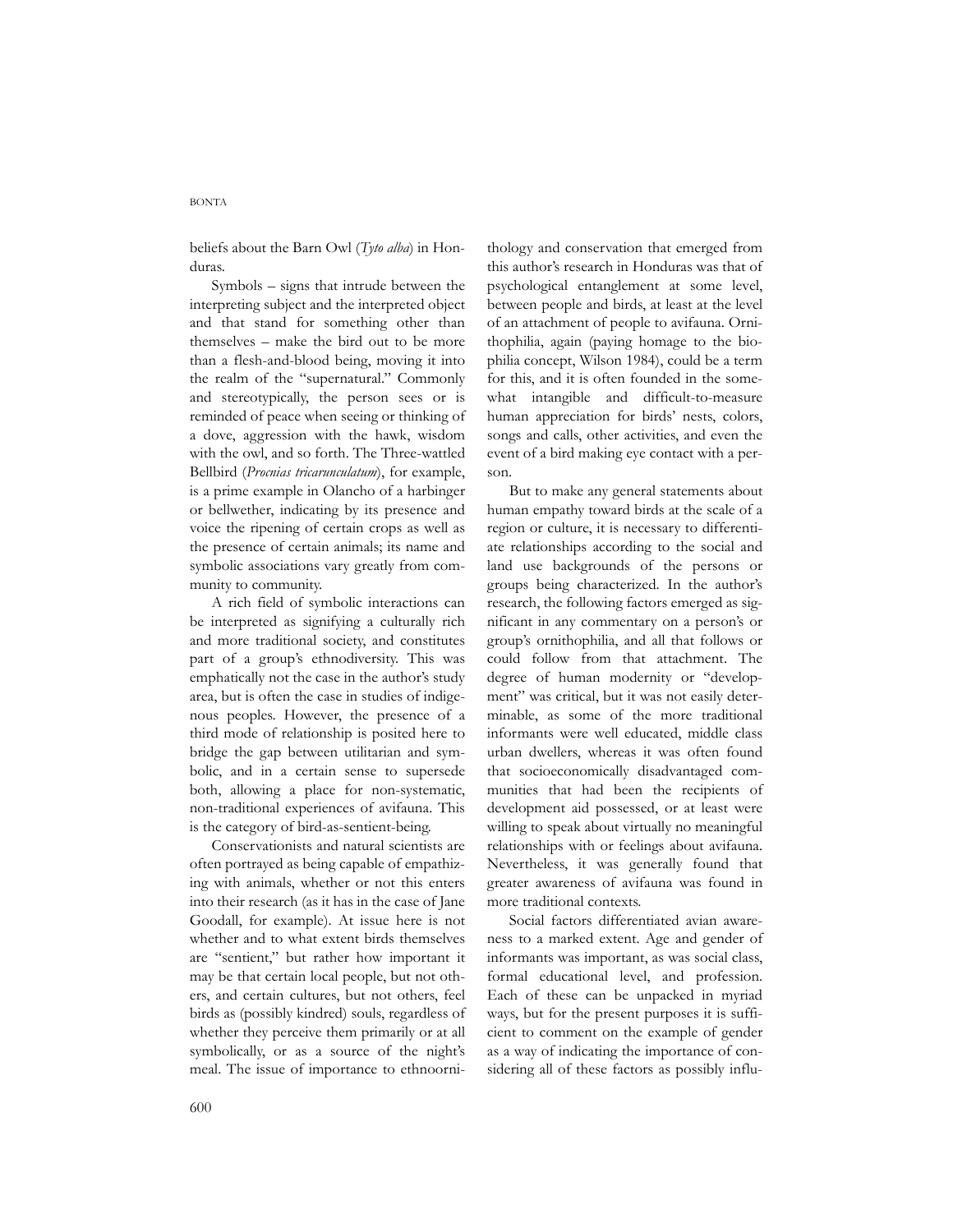encing patterns of human-avian relationships elsewhere. The gender of the informant greatly influenced what birds were known, because of the varying sociospatial routines practiced in Honduran society. For example, in the community of La Venta, Gualaco, women and girls were highly knowledgeable about birds of the dooryard and the riverside washing place, but knew little of the birds of the forest edge; with the men and older boys, it was the opposite—they had encountered the rare avifauna to be found when carving a plot out of the rain forest, but paid little attention to many of the common birds in the women's spaces. This was not just a matter of awareness, but a difference in the level of detail and experience; men were more likely to have witnessed the courtship of the Resplendent Quetzal (*Pharomachrus mocinno*), women that of the kingfishers.

In the context of land uses, the structures of relationships were highly variable between coffee-growing, cattle ranching, swidden farming, gathering, hunting, and the combinations that result when individuals and groups are simultaneously involved in more than one livelihood. But broad generalizations can certainly be made about attachment to birds among the practitioners of certain land uses – again an extremely complex subject, but one that is of paramount importance in ethnoornithology and that may be used to inform conservation.

# DISCUSSION

The preceding set of methodological considerations and conceptual frameworks are intended to inform future studies, though what was presented was teased out of years of ethnographical research done largely without such preconceptions (indeed, in the early 1990s there was little basis in the literature for ethnoornithology *per se*). In the model-bound, scientific method-driven disciplines, such an

*ex post facto* method of data gathering and assimilation might be anathema, but in human geography it is the landscape itself that informs our models of it—hence this author's insistence on waiting until extensive knowledge of the landscape of human-avian interaction in Olancho was gained before attempting to fit it into any methodological format or formula. What results are presented may be taken as suggestions, not as an attempt at building an orthodoxy. The current diversity of approaches is probably healthier.

But regardless of the approaches used, how and for whom or what is the systematic study of human-bird relationships useful? Excluded from the landscapes of humanavian interaction presented above – where people and birds encounter each other and interact, forming divers relationships – were the "outsiders": the "experts" with a certain stake in these relationships and in the socialecological contexts in which they occur. At the risk of excluding other actors, these may be broken down into natural scientists, social scientists, and conservationists. In general, we understand that natural scientists' expertise is the local ecology, not the local people *per se*; in the case of ornithologists, it is the avifauna and, to a lesser extent, the ecological context of the avifauna. Conversely, the expertise of social scientists is either the local societies alone or (more relevant to this model, e.g., for geographers and anthropologists) those societies' relationships with their environments. In this era of advanced specialization, professional expertise in both the social and natural sciences is extremely rare to find embodied in the same person, but now common are the hyphenated conservationists, indicating that, particularly among biologists, there is an increasing emphasis placed on the application of studies of natural phenomena to the conservation or preservation of these same phenomena. More and more ornithological studies are carried out with bird con-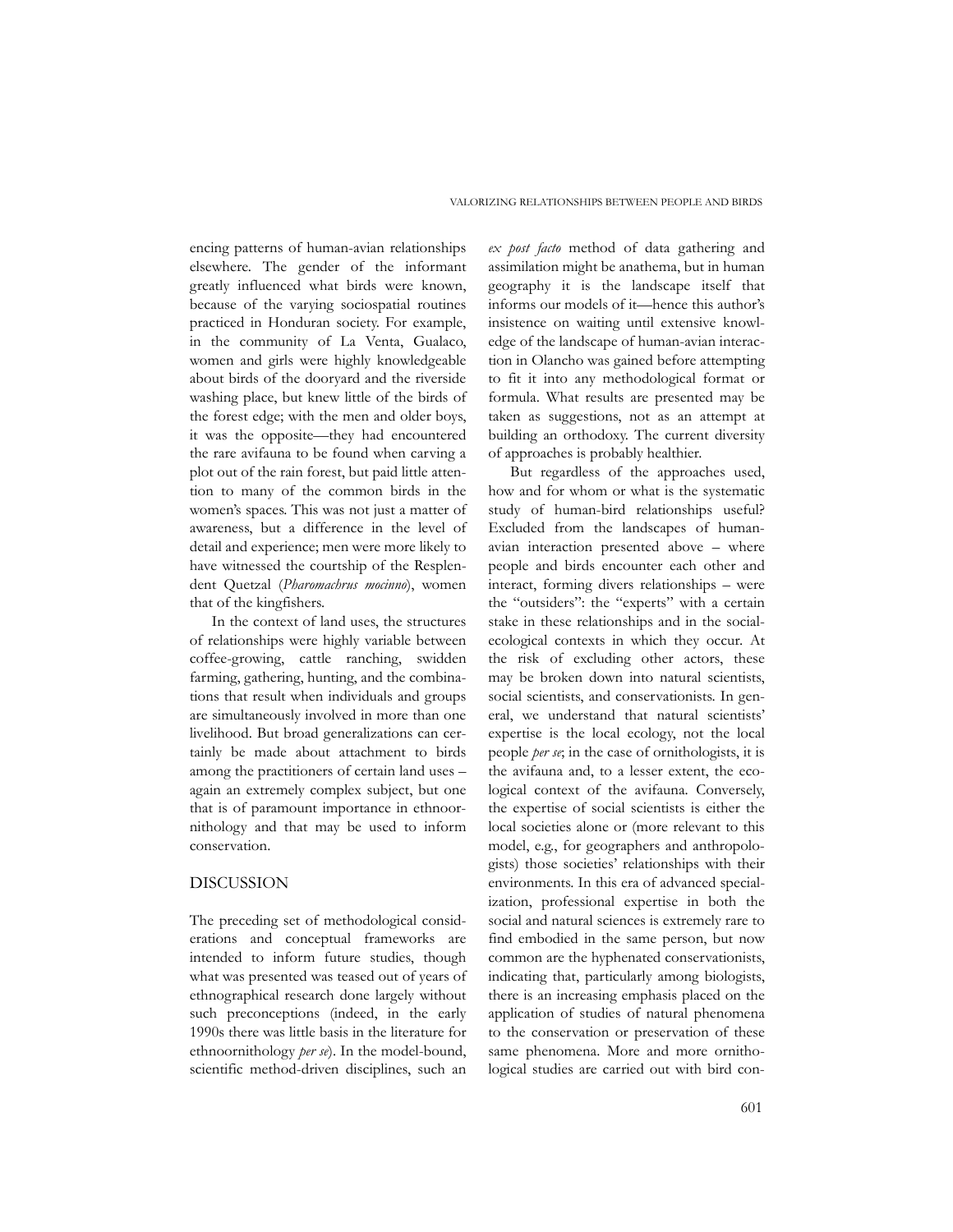#### BONTA

servation in mind, and more and more social scientists are concerned about conservation as well.

The landscape of human-bird interaction thus includes the birds themselves, local people, natural scientists, social scientists, and conservationists, all interacting within the purview of the same environment, but not necessarily communicating or collaborating effectively (as evidenced by the debate between Gilchrist & Mallory [2005, 2007] and Brooke & McLachlan [2005]). At a certain scale, productive dialogue between some of these constituents is already occurring, but always at issue are the effectiveness of these "conservation dialogues" (or "landscape dialogues" within "conservation geography," as this author has termed them [Bonta, 2003]), in helping achieve lasting results in avian conservation. This does not entail that alreadyoverburdened scientists procure new degrees, but at least at the level of conferences and conservation projects that the single subject – bird conservation – be engaged in a more participatory manner by these divers constituencies. Central to this is the vast gulf between the qualitative and quasi-quantitative researches common to the social sciences, and the hypothetico-deductive models that follow the scientific method that are almost always the rule in the natural sciences; indeed, the differences between these may be even more insuperable than the differences between the supposedly homogeneous "outside approach to science" and the "non-Western" epistomologies that characterize local ecological knowledge systems.

# **CONCLUSION**

The conservation dialogues useful to bird conservation and their constituencies should be based in a shared, critical appreciation of what is already known, and what is already being done, both intentionally and by accident, to protect and to harm the avifauna in the local landscape. Given the urgency of many situations, a *de facto* conservation assessment should be achieved by some sort of "rapid assessment" approach, and should be a collaborative effort of local people and outsiders. As this article has suggested, it should include more than simply lists of local names or beliefs, rather striving to categorize the richness inherent in the patterns of local relationships prior to the "contamination" by outside knowledge systems and beliefs. Neither should any ethnoornithological assessment consist solely of a static collection of data; instead, it should be paired with an analysis of social and ecological trends (of vegetation loss or regrowth, or traditional knowledge loss, for example) relevant to avian conservation concerns. By carrying out such a study for a target protected area, region, or species, the tendency to reinvent the wheel in designing "new" conservation actions is thus avoided – why spend money teaching people in a different way what they already know? Needless to say, the study should be carried out by teams of researchers combining expertise from social science, natural science, and local ecological knowledge systems.

Adhering to the model of the conservation dialogue, the step that follows naturally from the collaborative documentation and analysis of *de facto* avian conservation is a collaborative education project that supplants any attempt at "re-education" (getting rid of "bad" or incorrect knowledge) or any idea that the local human participants are *tabulae rasae* without significant relevant knowledge of their own. Overall, this involves patient listening and careful questioning, with painstaking documentation where necessary. It should also become obvious that heterogeneous knowledge systems, at least in much of Latin America, are not closed and "authoritative," but can indeed be tampered with and otherwise influenced. Even homogeneous tradi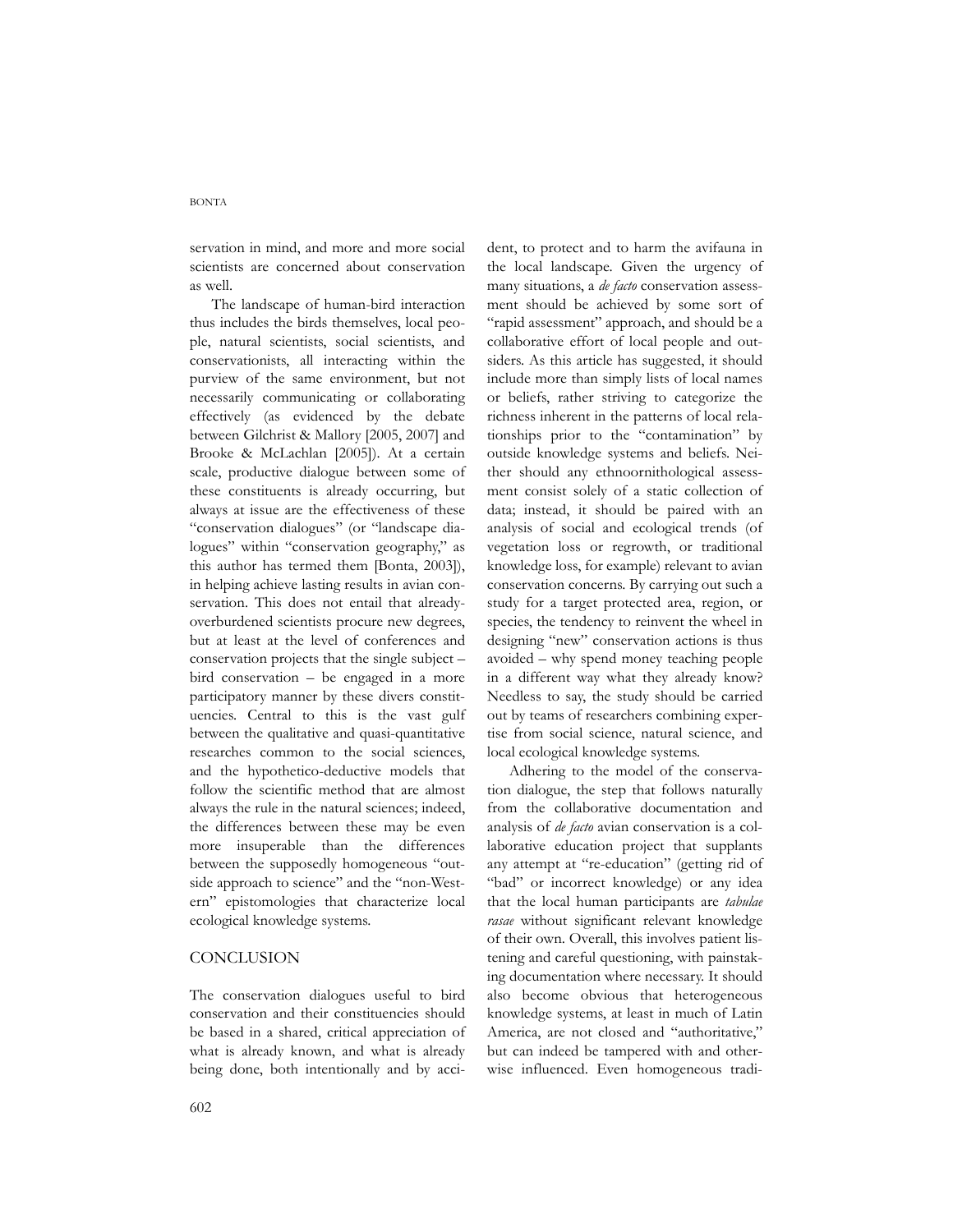tional knowledge systems among indigenous people are constantly evolving and can undoubtedly benefit from outside expertise. The point is to labor in the interest of avian conservation, presumably in a way sensitive to the livelihood concerns of (rural) people but balanced with the environmental laws and political priorities of the wider nation-state, province, etc.

At a certain level, conservation education and action are the same, once it is understood by all parties what is desired. The interventions as such, particularly involving what is wholly new to the local landscape of humanbird interaction, must of course be composed of workable solutions, and at least malleable enough that the possibility for significant changes to earlier plans is built in. Though it is tempting to assert that only "small is beautiful," theoretically, through networking capacities and the multiplier effect, the eventual size of the project is not necessarily an issue. It is worthwhile, however, to stress, that individuals – as participants, as leaders, and as those who "infect" others – are as crucial to local culture as they are to scientific and conservationist culture. It is thus probably unwise to work only with groups (a *sine qua non* of many projects in the development and conservation worlds), rather than also with individuals *per se*. In general, the local landscape lends itself to personalized and localized efforts, rather than the types of large and impersonal conservation projects that attempt to spread themselves over entire regions from the start.

In additional to successful and sustainable avian conservation projects, what results from a workable conservation dialogue, if respect is invested and engendered from the start, and preconceptions avoided, may be what in Honduras is termed *confianza,* i.e., mutual trust, a cultural phenomenon far more valuable than, for example, cash flow. Conservation dialogues involving *confianza* can favor the intermingling of knowledges and cultures without

one system smothering or displacing another. Until now, such intermingling, often productive of the synergies that produce the "multiplier effect" or a viral consciousness, have been difficult to achieve. We might imagine that *confianza* between and among local people and outsiders in the Latin American context could become widespread, if we could set aside never-insuperable methodological and epistemological quarrels.

### ACKNOWLEDGMENTS

I would like to thank Leonardo Cabrera for his leadership in organizing the NOC symposium in Maturín, and the other participants for their contributions and input. In particular, Robert Gosford and the Ethno-ornithology Research and Study Group have been an invaluable source of inspiration and ideas. My travel to the NOC symposium in Venezuela was provided by a grant from Delta State University; the original research on which this paper is based was carried out under the aegis of the geography program at the University of Texas and the supervision of Robin Doughty and Ian Manners, and a Board of Regents doctoral fellowship from the Louisiana State University.

# **REFERENCES**

- Armstrong, E. A. 1958. The life and lore of birds in nature, art, myth and literature. Crown Publishers, New York, New York.
- Berkes, F., J. Colding, & C. Folke. 2000. Rediscovery of traditional ecological knowledge as adaptive management. Ecol. Appl. 10: 1251–1262.
- Beserra de Farias, G. & A. Chaves Alves. 2007. Historical and conceptual aspects of ethno-ornithology. Biotemas 20: 91–100.
- Bonta, M. 1997. Shared worlds: birds and people in central Olancho, Honduras. M.A. thesis, Univ. of Texas, Austin, Texas.
- Bonta, M. 2001. Mapping enredos of complex spaces: a regional geography of Olancho, Hon-